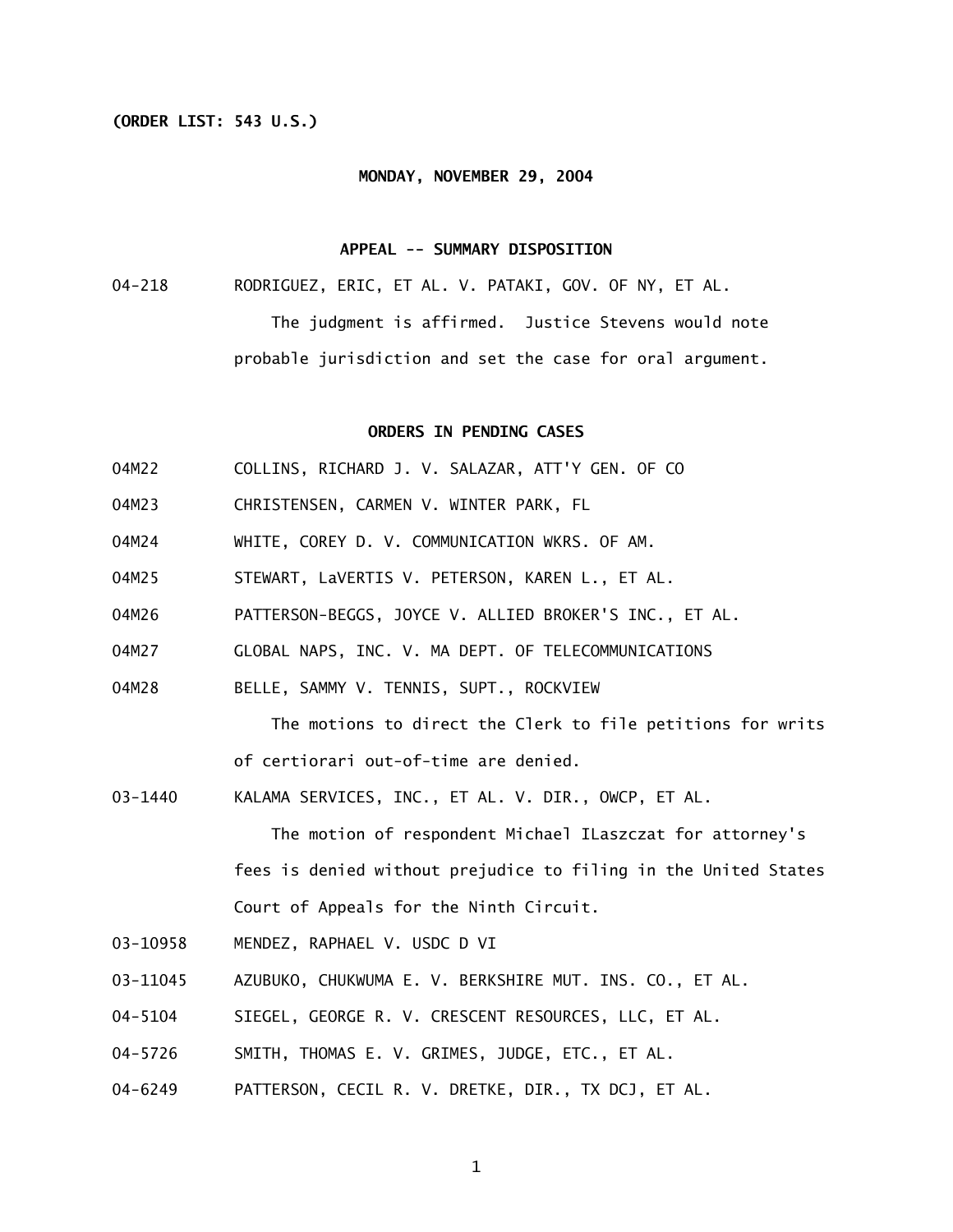The motions of petitioners for reconsideration of orders denying leave to proceed *in forma pauperis* are denied.

04-6421 GOINS, MICHAEL J. V. LOCAL 2047 I L A EXECUTIVE BD.

04-6913 STEPHANATOS, BASIL N. V. CIR

> The motions of petitioners for leave to proceed *in forma pauperis* are denied. Petitioners are allowed until December 20, 2004, within which to pay the docketing fees required by Rule 38(a) and to submit petitions in compliance with Rule 33.1 of the Rules of this Court.

# **CERTIORARI GRANTED**

04-5286 DODD, MICHAEL D. V. UNITED STATES

> The motion of petitioner for leave to proceed *in forma pauperis* and the petition for a writ of certiorari are granted.

### **CERTIORARI DENIED**

- 03-10498 HIGGS, DUSTIN J. V. UNITED STATES
- 03-10810 CLAY, CRAIG P. V. UNITED STATES
- 03-10891 ALLEN, GORDON K. V. UNITED STATES
- 03-11040 WILLIAMS, BILLY V. JOHNSON, DIR., VA DOC
- 04-150 CHARLESTON COUNTY, SC, ET AL. V. UNITED STATES, ET AL.
- 04-154 MEDIA GENERAL OPS. INC. V. NLRB
- 04-168 GRIMM, JOSEPH L. V. SPELL, CHARLES S., ET AL.
- 04-186 KOZIARA, PAULINE, ET AL. V. SEMINOLE COUNTY, FL
- 04-197 KILCULLEN, BRIAN V. LEWIS, GUY A., ET AL.
- 04-232 TENENBAUM, DAVID A., ET UX. V. SIMONINI, JOHN, ET AL.
- 04-233 NXIVM CORP., ET AL. V. ROSS INSTITUTE, ET AL.
- 04-245 ALT, ROSALINDA V. CIR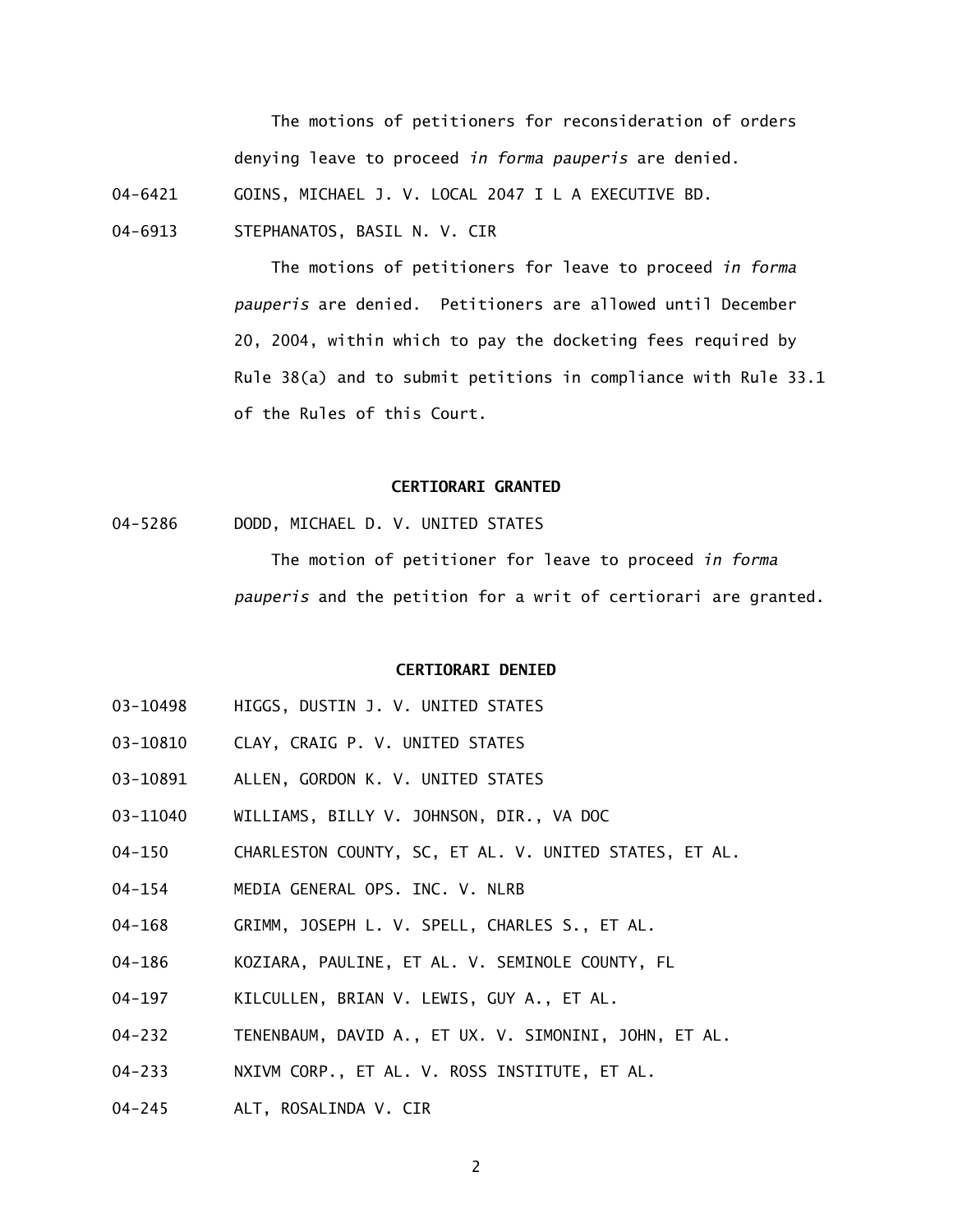- 04-246 AQUALINE ASSOC., LTD. V. GENESIS HEALTH VENTURES, ET AL.
- 04-249 WELLS, CHADWICK E. V. ALEXANDRIA, LA, ET AL.
- 04-283 LUBETZKY, ITAMAR V. UNITED STATES
- 04-287 MARYSVILLE, WA V. VINE STREET COMMERCIAL, ETC.
- 04-288 ROMERO, OLMEDO E. V. ASHCROFT, ATT'Y GEN., ET AL.
- 04-295 FLORIDA V. GROSVENOR, TRACI A.
- 04-364 PRE-PAID LEGAL SERVICES, INC. V. BRADLEY, LAURA, ET AL.
- 04-374 BARNES, MICHAEL L. V. JOHNSON, KAREN, ET AL.
- 04-375 DAHL, WAYNE E. V. MINNESOTA
- 04-376 WOLFORD, LEON V. MA MUTUAL LIFE INS. CO.
- 04-377 BRAGER, LINDA D. V. BRAGER, PAUL E.
- 04-378 O'NEILL, RAMON E. V. CONTINENTAL AIRLINES, ET AL.
- 04-379 RICHARD S. V. MISTY L.
- 04-383 RANDLE, ALECIO V. ALABAMA
- 04-384 SAWYER, AVA M. V. WORCESTER, DEAN S., ET AL.
- 04-390 ROSSO, ANTHONY V. A.I. ROOT CO.
- 04-396 CAREMARK RX, INC. V. JOHNSTON, J. BROOKE
- 04-401 SANCHEZ, JOSE V. V. MINSON CORP.
- 04-402 IVES, LARRY C. V. BOONE, WARDEN
- 04-406 GILCHRIST, JOYCE A. V. BD. OF REVIEW OF EMPLOY. SEC.
- 04-407 BARKER SANITATION V. NEBRASKA CITY, NE, ET AL.
- 04-408 PARALIS, PATRICK V. PENNSYLVANIA
- 04-409 TRiCITY BEHAVIORAL HEALTH SERV. V. AZ DEPT. OF HEALTH SERV. AZ
- 04-410 BERTRAND, WARDEN V. OSWALD, THEODORE W.
- 04-413 ALBUQUERQUE, NM V. HOMANS, RICK, ET AL.
- 04-416 BAUM, TERRY V. SUPERIOR COURT OF CA, ET AL.
- 04-420 LARGESS, ROBERT P. V. SUPREME JUDICIAL COURT OF MA
- 04-421 CLUB CAR (QUEBEC) IMPORT, INC. V. CLUB CAR, INC., ET AL.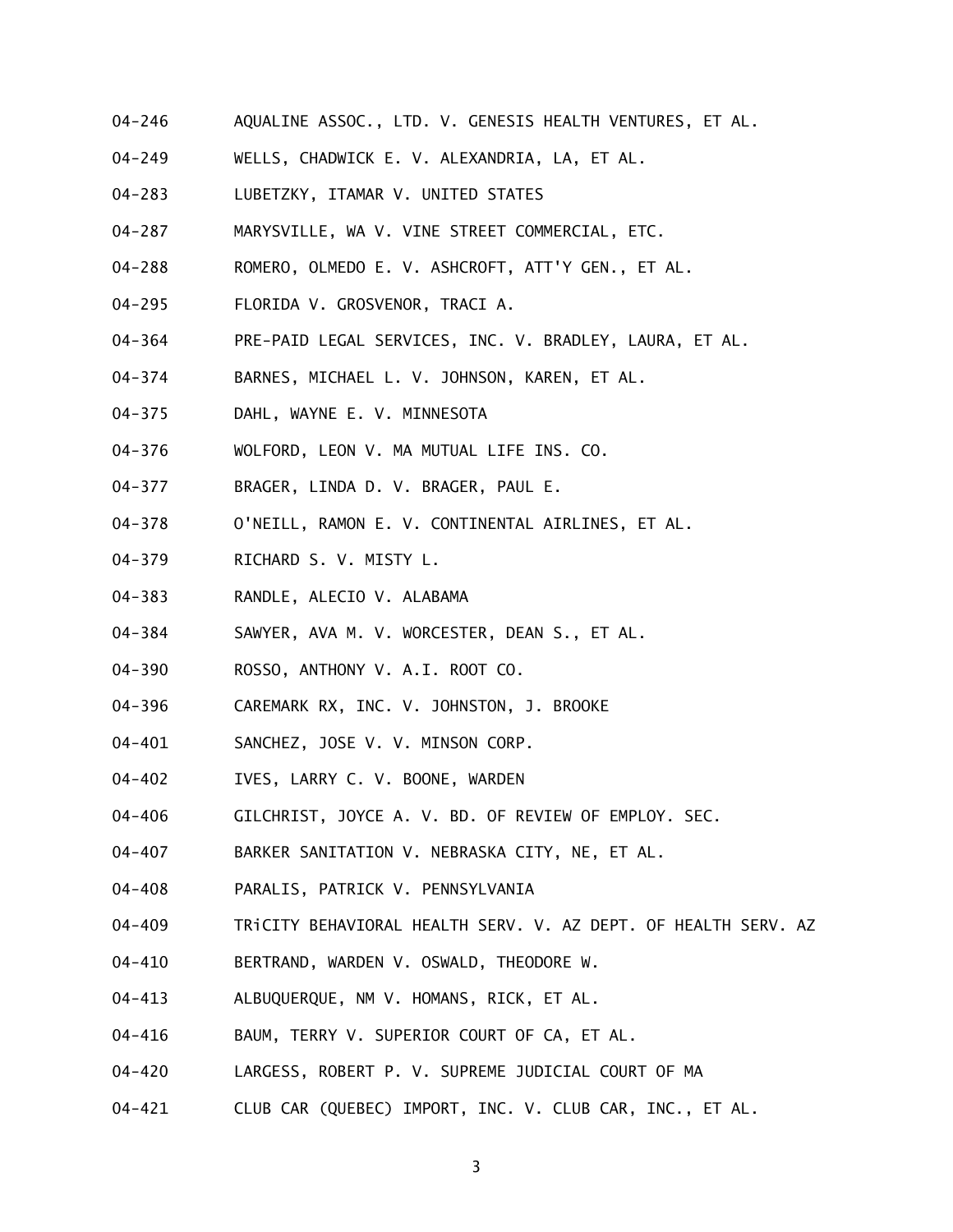- 04-422 MILLS, GERALDINE V. C.H.I.L.D., INC., ET AL.
- 04-424 HOULT, DAVID P. V. HOULT, JENNIFER
- 04-425 HOFFMANN, ROBERT H., ET AL. V. UNITED STATES, ET AL.
- 04-426 GARTER BELT, INC. V. CHARTER TOWNSHIP OF VAN BUREN
- 04-427 RICHARDS, MICHAEL V. TEXAS A&M UNIV., ET AL.
- 04-428 STAMPS, JERRY J., ET UX. V. LA ATT'Y DISCIPLINARY BD.
- 04-431 JONAS, NANCY D. V. TOWN OF YEMASSEE MUNICIPAL COURT
- 04-432 PHYSICIANS MULTISPECIALTY GROUP V. HEALTH CARE PLAN/HORTON, ET A
- 04-434 WETZEL, LARRY R. V. ILLINOIS, ET AL.
- 04-436 MOTT, GEOFFREY T. V. GRIEVANCE COMMITTEE, 10TH DIST.
- 04-441 MENON, HEMA V. DUX, ANN
- 04-442 DELGADO, MARIBEL V. REEF RESORTS LTD.
- 04-445 ANANDANADESAN, V., ET AL. V. ASHCROFT, ATT'Y GEN.
- 04-453 DOKIC, GROSA V. ASHCROFT, ATT'Y GEN.
- 04-456 KING, JUSTIN V. LOUISIANA
- 04-461 BODDEN, ANTHONY T. V. FLORIDA
- 04-470 HOANG, HIEN P. V. ASHCROFT, ATT'Y GEN.
- 04-474 GOTTLIEB, ALLEN B. V. SEC
- 04-485 PELLEGRINI, GERALD N. V. ANALOG DEVICES, INC.
- 04-493 NETZER, RANDY J. V. WISCONSIN
- 04-507 CHEWNING, WADE D. V. BRANCH BANKING AND TRUST
- 04-527 THERM-ALL, INC. V. UNITED STATES
- 04-532 MARTIN, JAMES L. V. KLINE, SAMUEL L., ET AL.
- 04-539 AM. FAMILY ASSN., INC. V. FCC, ET AL.
- 04-546 ARMSTRONG, DONALD E. V. RUSHTON, KENNETH A., ET AL.
- 04-554 SHIPSEY, GEORGE M. V. UNITED STATES
- 04-556 LENOCI, ALFRED V. UNITED STATES
- 04-5226 HIGGS, DUSTIN J. V. UNITED STATES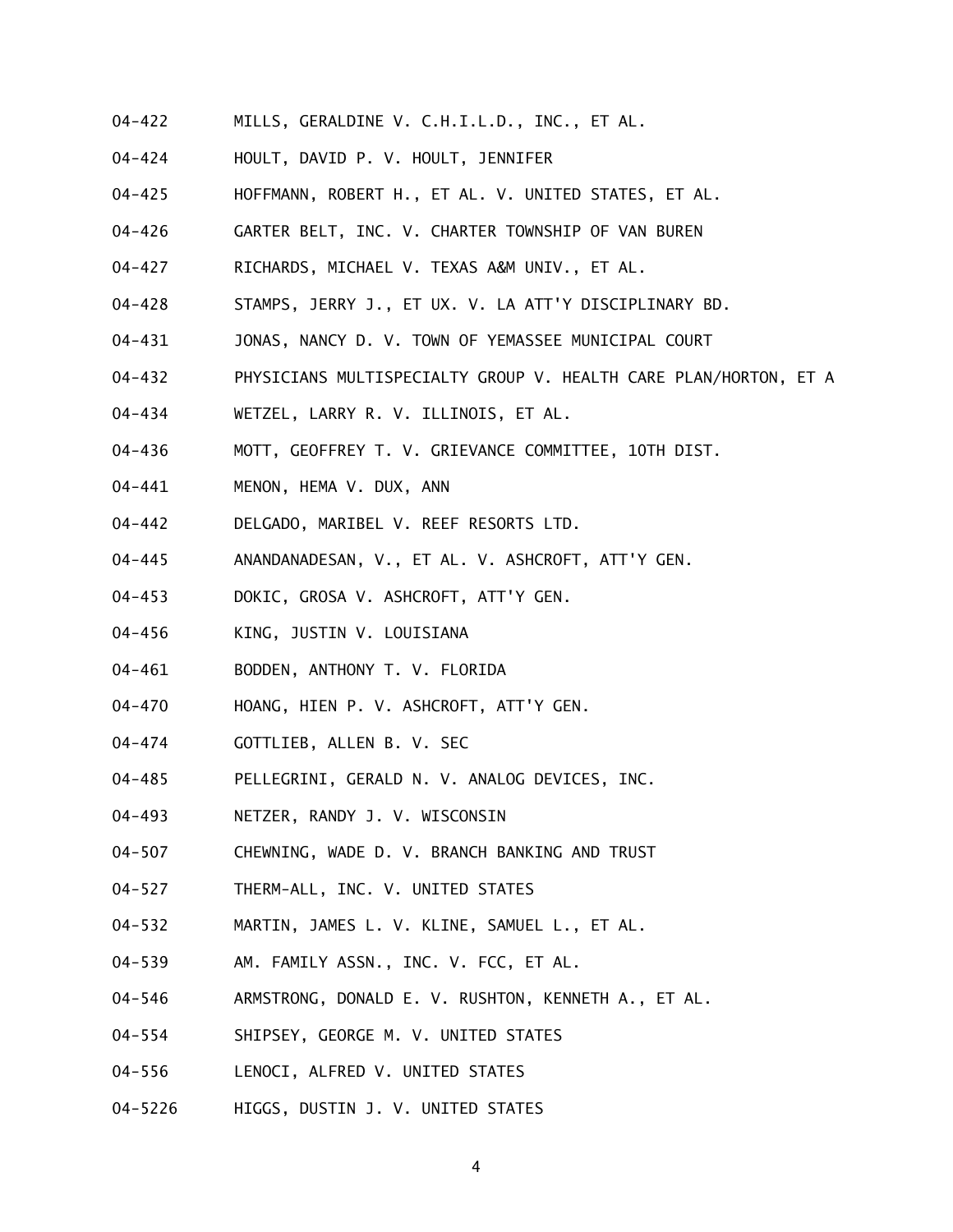- 04-5302 SNYDER, CARLOS A. V. UNITED STATES
- 04-5386 BRAZZEL, ERNEST L. V. WASHINGTON
- 04-5441 MAGALLANES-NIETO, JOSE V. UNITED STATES
- 04-5442 MARTIN, SIDNEY L. V. UNITED STATES
- 04-5456 DE ANDA-DUENEZ, ULISES A. V. UNITED STATES
- 04-5502 WILL, ROBERT G. V. TEXAS
- 04-5540 WATTS, DARRYL B. V. RUNNELS, WARDEN
- 04-5703 PARIS, LaDONNA V. SOUTHWESTERN BELL TELEPHONE
- 04-5930 ROBINSON, JULIUS O. V. UNITED STATES
- 04-5993 WAGGONER, MICHAEL R. V. UNITED STATES
- 04-6039 McNABB, TORREY T. V. ALABAMA
- 04-6042 KEY, GARY F. V. ALABAMA
- 04-6052 CEBALLOS-MARTINEZ, FERNANDO V. UNITED STATES
- 04-6336 RUNNING, ERIC W. V. OREGON
- 04-6337 BREWINGTON, KEITH V. LAVAN, SUPT., DALLAS, ET AL.
- 04-6338 McELHANEY, RANDY A. V. BERGHUIS, WARDEN
- 04-6345 JACKSON, ARTHUR D. V. CAMBRA, WARDEN, ET AL.
- 04-6347 ROBINSON, LUTHA J. V. ALABAMA
- 04-6352 ROCHESTER, JULIAN E. V. SOUTH CAROLINA, ET AL.
- 04-6353 STRAUGHTER, PATRICK V. CAIN, WARDEN
- 04-6355 SIMMONS, JEREMIAH L. V. CAMBRA, WARDEN
- 04-6357 MILLER, TRACY A. V. SMITH, WARDEN
- 04-6365 YANT, JAMES N. V. GUNDY, WARDEN
- 04-6367 CONSTANT, WILLIAM V. NEW YORK
- 04-6369 COFIELD, MARK E. V. SMITH, WARDEN
- 04-6375 MULLIN, JOSEPH V. DC RENTAL HOUSING COMM'N
- 04-6376 MONK, DONNIE L. V. LAFLER, WARDEN
- 04-6380 MIDKIFF, ROBERT D. V. DRETKE, DIR., TX DCJ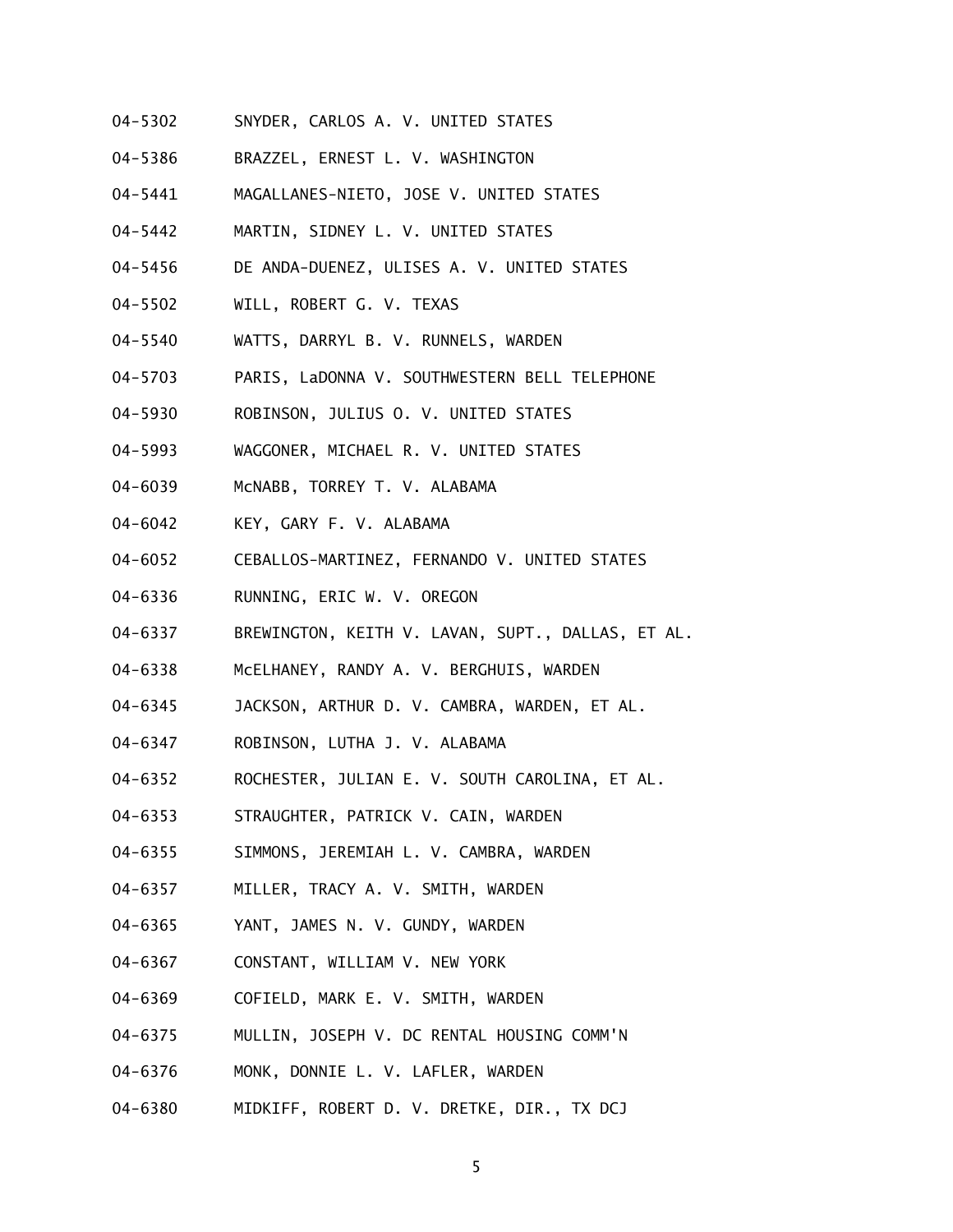- 04-6388 LYLES, RONNIE M. V. SEACOR MARINE, INC.
- 04-6389 JOHNSON, ANTHONY R. V. DRETKE, DIR., TX DCJ
- 04-6391 JOHNSON, LOUIS D. V. COOLMAN, UNKNOWN, ET AL.
- 04-6395 FAYED, LICHAA G. V. PENNSYLVANIA
- 04-6400 POTTS, JEFFERY M. V. OHIO
- 04-6404 SKUNDOR, DAVID V. GANDEE, BEVERLY, ET AL.
- 04-6406 SANDERS, HENRY T. V. MARYLAND, ET AL.
- 04-6407 BELL, DARRYL V. PAPPERT, ATT'Y GEN. OF PA, ET AL
- 04-6409 WILKERSON, JONON V. VIRGINIA
- 04-6426 HAYES, DONTAY D. V. GARCIA, WARDEN
- 04-6430 COOPER, LEE A. V. OKLAHOMA
- 04-6439 PROBST, BRIAN R. V. DRETKE, DIR., TX DCJ
- 04-6442 KERR, KEVIN V. BEY, CRAIG F.
- 04-6451 JUSTICE, ROBERT V. V. COURT OF APPEAL OF CA
- 04-6455 ROGERS, CHARLES V. WISCONSIN
- 04-6465 ESTEVEZ, FERNANDO V. CALIFORNIA
- 04-6472 DEWS, JAMES E. V. GALAZA, WARDEN
- 04-6486 SALAZAR, RITO M. V. DRETKE, DIR., TX DCJ
- 04-6487 PEARSON, JOHN V. LOUISIANA
- 04-6489 WEBSTER, LARRY J. V. BROWN, ACTING WARDEN
- 04-6493 BULLOCK, BOBBY W. V. DRETKE, DIR., TX DCJ
- 04-6499 ANSON, DAVID G. V. BAY AREA AIR QUALITY MANAGEMENT
- 04-6503 OROZCO, HERNAN V. SUPERIOR COURT OF CA
- 04-6505 JOHNSON, RAYMOND V. PENNSYLVANIA
- 04-6506 REYNOLDS, ROBERT L. V. WHITE, WARDEN
- 04-6507 WALLACE, DONALD R. V. DAVIS, SUPT., IN
- 04-6529 SUDDETH, TIMOTHY V. CALIFORNIA
- 04-6532 PRUDE, CLARENCE H. V. NEW YORK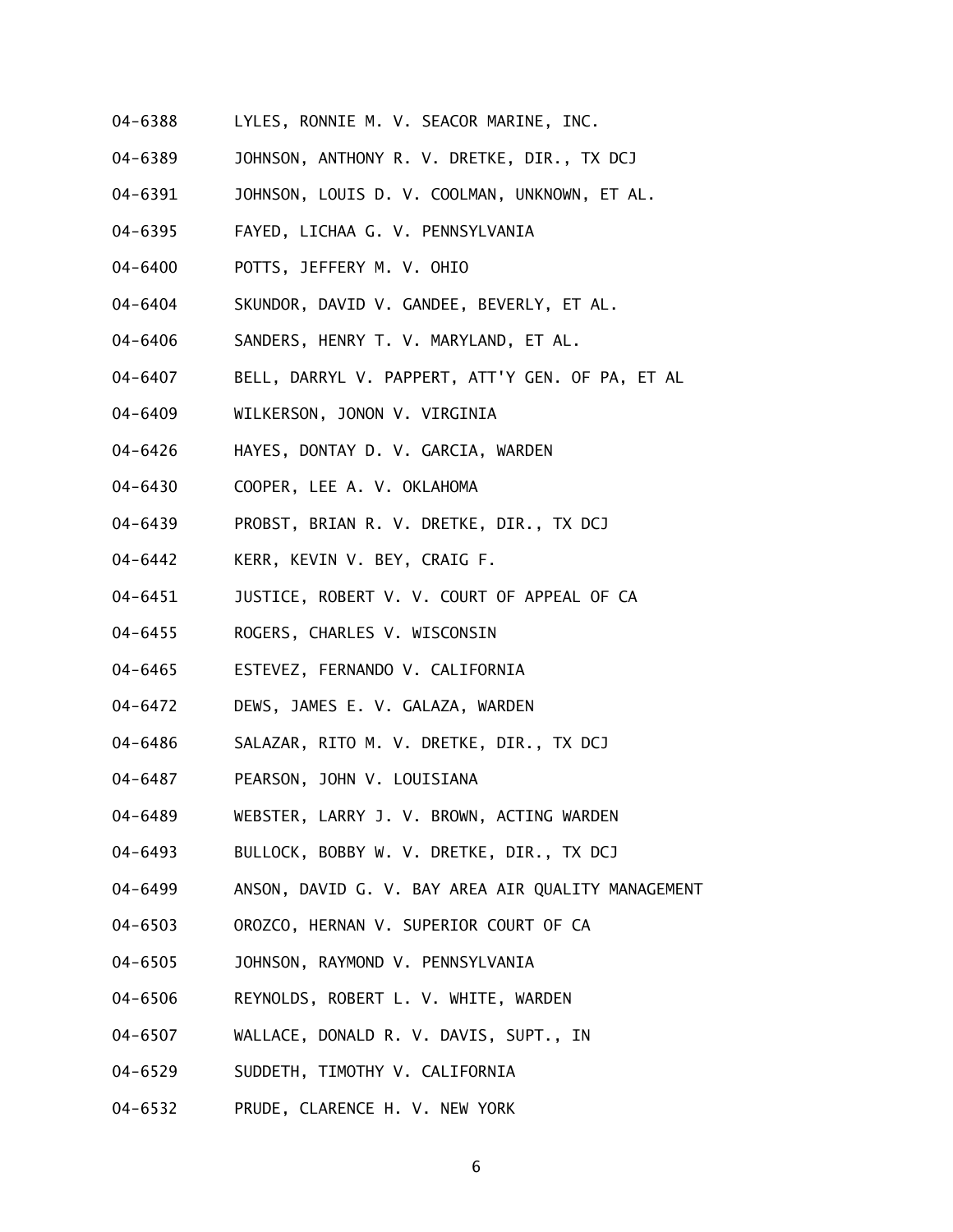- 04-6534 MORENO-MONTANO, MARCOS V. JACQUERT, WARDEN
- 04-6536 CLARK, BOBBY R. V. CAREY, WARDEN
- 04-6539 COLT, THOMAS V. LEWIS, WARDEN
- 04-6543 THOMPSON, ERNEST H. V. YARBOROUGH, WARDEN
- 04-6544 WILLIBY, HARRY J. V. REGENTS OF THE UNIV. OF CA
- 04-6545 VALDEZ, EBERARDO V. BRAVO, WARDEN, ET AL.
- 04-6548 SMITH, DAVID L. V. WINARD, THEODORE A.
- 04-6550 RICHARDSON, CURTIS V. EAGLETON, WARDEN, ET AL.
- 04-6559 JOHNSON, DANA L. V. CROSBY, SEC., FL DOC, ET AL.
- 04-6567 DOLLISON, WILLIE V. JOHNSON, DIR., VA DOC
- 04-6569 MARIANO, ELVIRA V. CENTRAL PACIFIC BANK
- 04-6600 GORDON, STEVEN R. V. GORDON, PATRICIA A.
- 04-6617 MOORER, JOHN L. V. PRICE, WARDEN
- 04-6625 SKUNDOR, DAVID V. COLEMAN, WARDEN, ET AL.
- 04-6627 BETH R. V. FORRESTVILLE VALLEY COM.
- 04-6630 CULVER, FRANKLIN R. V. DESUTA, SUPT., MERCER, ET AL.
- 04-6647 BURKS, PERRY A. V. JOHNSON, DIR., VA DOC
- 04-6661 WEATHERSPOON, LaJOYCE V. VANDERBILT UNIV., ET AL.
- 04-6678 REED-BEY, MARK A. V. MICHIGAN
- 04-6681 CHAMBERS, MICHAEL V. ESTEP, WARDEN, ET AL.
- 04-6700 GALVAN, MIGUEL A. V. CALIFORNIA
- 04-6710 ODUOK, INYANG P. V. COBB CTY. BD. OF COMM'RS, ET AL.
- 04-6714 PERRY, GRIFFIN L. V. PRINCIPI, SEC. OF VA
- 04-6719 GRANT, MARTIN E. V. RIVERS, WARDEN
- 04-6722 GREEN, SHAWN V. GREENE, SUPT., GREAT MEADOW
- 04-6725 PURANDA, JOSEPH V. V. JOHNSON, DIR., VA DOC
- 04-6730 ENGLAND, JOHN C. V. CALIFORNIA
- 04-6735 REED, STEPHEN C. V. GARCIA, WARDEN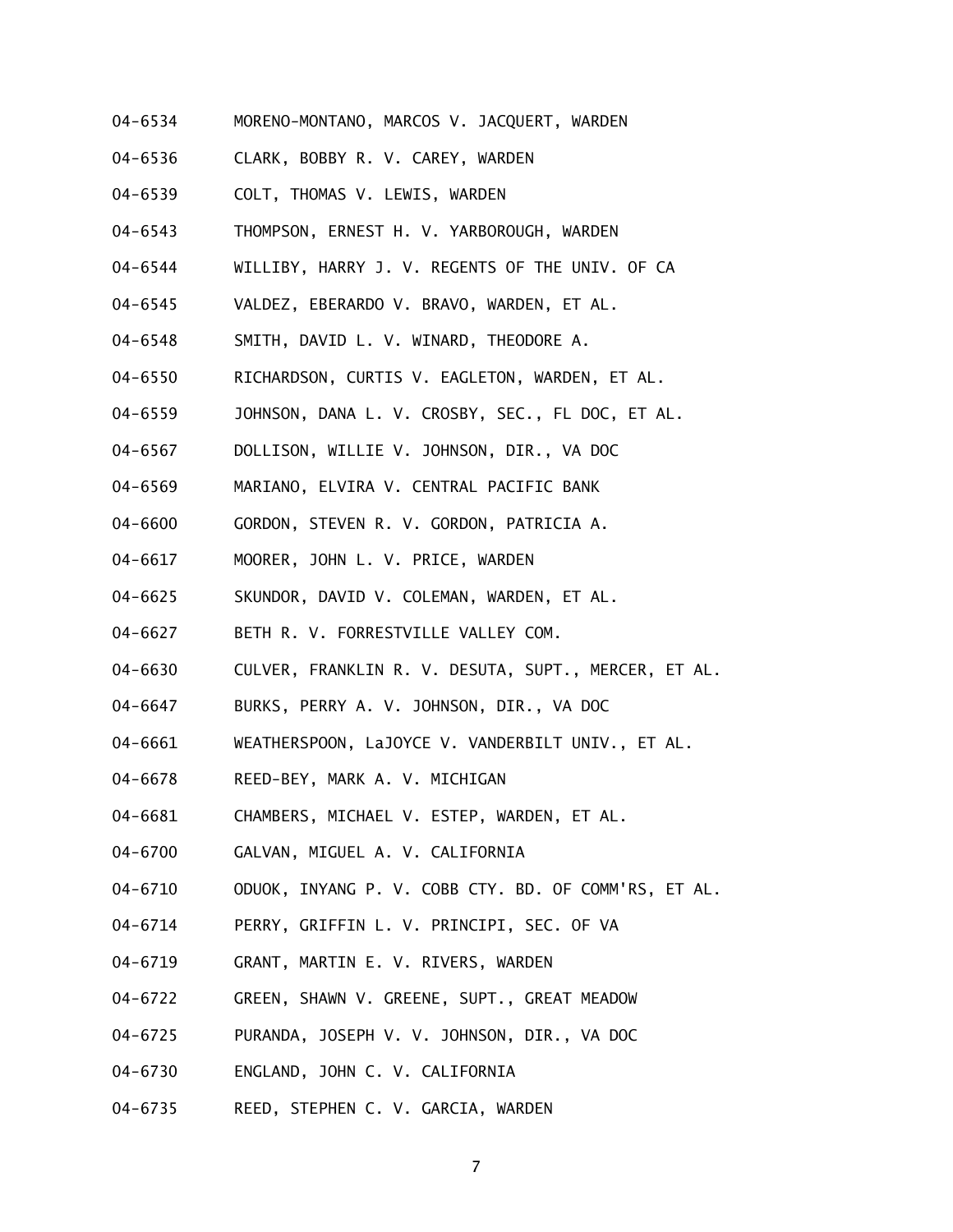- 04-6739 GUTIERREZ, DAVID L. V. DORSEY, WARDEN, ET AL.
- 04-6742 STRODER, MARY E. V. ADAMS, WARDEN
- 04-6757 ROBERTS, RUDOLPH A. V. CALIFORNIA
- 04-6781 MACK, STEVEN V. FLORIDA
- 04-6784 SEVIER, JEFFREY V. BROWN, ACTING WARDEN, ET AL.
- 04-6788 MAVITY, SHARON V. VENEMAN, SEC. OF AGRIC.
- 04-6791 NGUYEN, CUONG V. V. KNOWLES, WARDEN
- 04-6803 GARCIA, FELIX V. CROSBY, SEC., FL DOC, ET AL.
- 04-6825 SMART, PAMELA V. CURRY, COMMR., NH DOC
- 04-6832 PREVATT, RANDAL V. FLORIDA
- 04-6845 COLEMAN, JEFFREY N. V. VIRGINIA
- 04-6865 WARD, JERRY V. HINSLEY, WARDEN
- 04-6883 CAMMUSE, JERRY D. V. MORGAN, WARDEN
- 04-6885 CHILDRESS, JOSEPH L. V. JOHNSON, DIR., VA DOC
- 04-6888 HOLMES, BENJAMIN N. V. UNITED STATES
- 04-6896 WADE, WILLIAM T. V. JOHNSON, DIR., VA DOC
- 04-6911 BURNS, LARRY D. V. UNITED STATES
- 04-6912 BURGEST, LAMAR E. V. WILEY, WARDEN
- 04-6919 WILLIAMS, HAYWOOD V. UNITED STATES
- 04-6924 DeJESUS, FREDERICO O. V. UNITED STATES
- 04-6925 COOPER, TODD H. V. UNITED STATES
- 04-6932 PEREZ-PEREZ, EUGENIO V. UNITED STATES
- 04-6933 POSEY, CHAD A. V. UNITED STATES
- 04-6937 HAMLIN, STEPHEN L. V. UNITED STATES
- 04-6938 FOSTER, DERRICK L. V. UNITED STATES
- 04-6941 BAKER, DAVID W. V. UNITED STATES
- 04-6944 CONROD, EARNEST V. MORRISON, WARDEN
- 04-6947 CABRERA-CASTILLO, EZEQUIEL V. UNITED STATES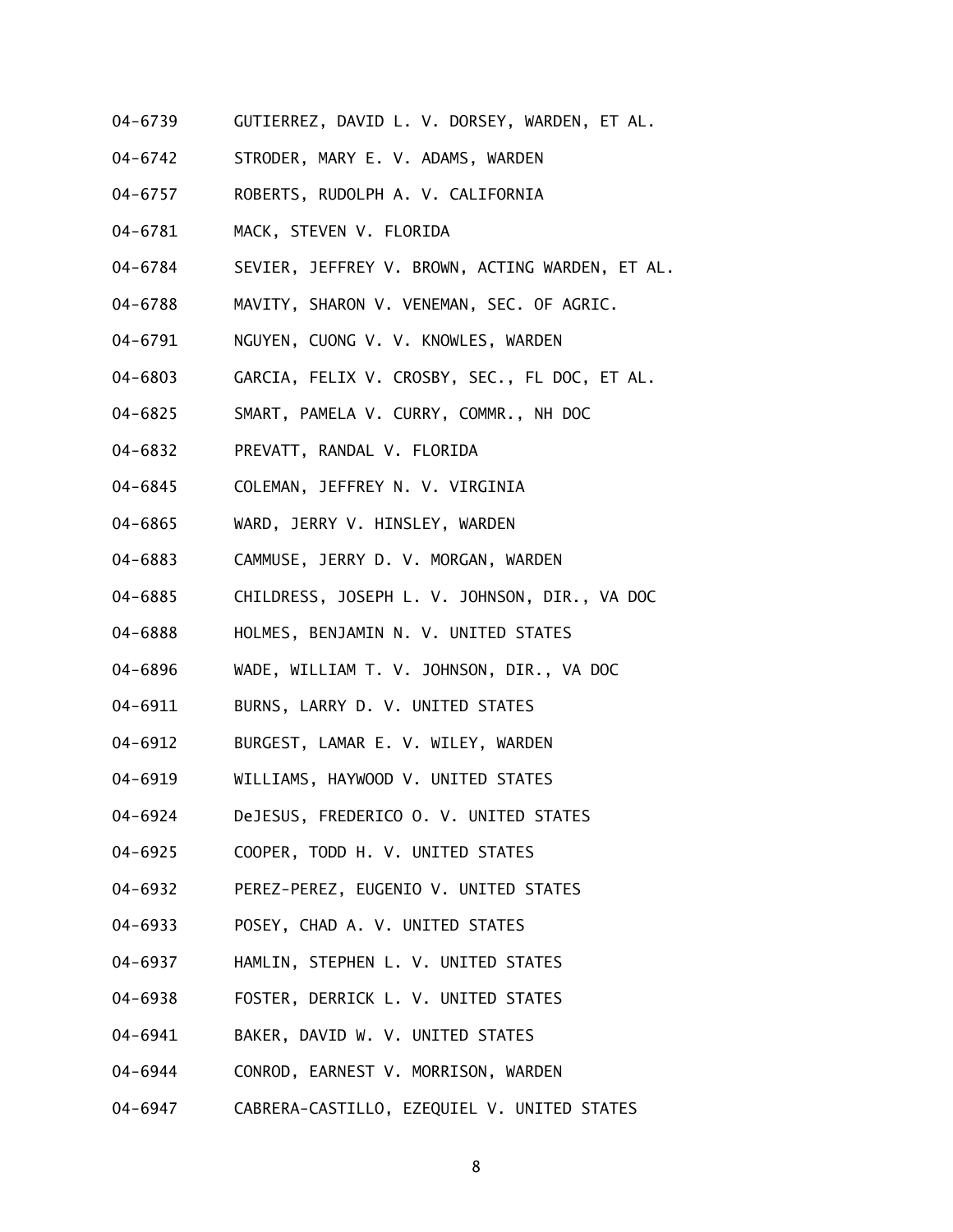- 04-6953 BARRERA-CEREZO, JAVIER V. UNITED STATES
- 04-6957 INSAULGARAT, LUIS E. V. UNITED STATES
- 04-6961 MARSEILLE, EMANUEL V. UNITED STATES
- 04-6962 MARTINEZ-MARTINEZ, ROBERTO V. UNITED STATES
- 04-6963 KELLY, LEROY J. V. UNITED STATES
- 04-6967 McKOY, JEROME V. USPS, ET AL.
- 04-6968 McGRATH, MARK E. V. HOOD, WARDEN, ET AL.
- 04-6969 MOSS, ROBERT V. UNITED STATES
- 04-6972 LIRANZO, FRANKLYN V. UNITED STATES
- 04-6973 McQUIDDY, SEAN V. UNITED STATES
- 04-6976 JEFFERSON, LORENZO V. UNITED STATES
- 04-6979 JACKSON, KEENAN L. V. UNITED STATES
- 04-6981 RONGHI, FRANK J. V. UNITED STATES
- 04-6992 WILLIAMS, JEFFREY D. V. UNITED STATES
- 04-6997 CHAMBERS, BILLY J. V. USDC ED MI
- 04-7005 SHUFORD, DERRICK V. UNITED STATES
- 04-7006 ROBINSON, GREGORY D. V. UNITED STATES
- 04-7008 GRAMS, MARK V. UNITED STATES
- 04-7010 FEATHER, CURTIS L. V. UNITED STATES
- 04-7011 GRANBOIS, BRYAN V. UNITED STATES
- 04-7012 HOWARD, WENDOLEN L. V. UNITED STATES
- 04-7014 CINTRON-CARABALLO, JUAN E. V. UNITED STATES
- 04-7019 VEILLEUX, JILL M. V. UNITED STATES
- 04-7025 COGDELL, ANDRE D. V. UNITED STATES
- 04-7029 LEASURE, HOWARD E. V. UNITED STATES
- 04-7037 TROBAUGH, CHARLES A. V. UNITED STATES
- 04-7039 BUGGS, CARL V. UNITED STATES
- 04-7041 ANDERSON, JERRY J. V. UNITED STATES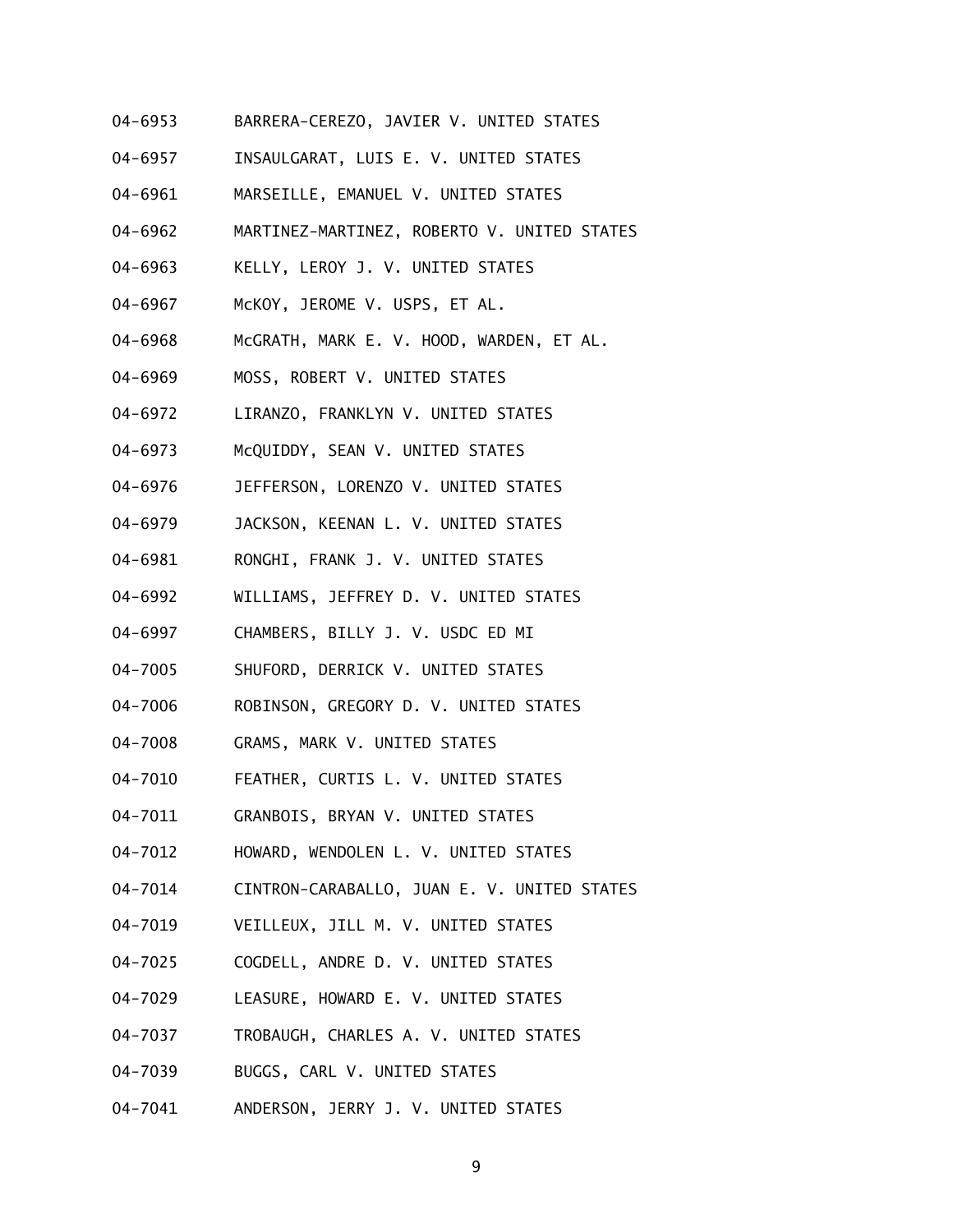- 04-7043 DENIS, JOSE V. UNITED STATES
- 04-7048 SINGH, BALRAJ V. UNITED STATES
- 04-7057 ORTIZ-GUERRA, GREGORIO V. UNITED STATES
- 04-7059 MOORE, LONN T. V. UNITED STATES
- 04-7066 CHAPIN, DEANNA V. UNITED STATES
- 04-7067 CLARK, JASMINE V. UNITED STATES

The petitions for writs of certiorari are denied.

04-222 DASSAULT AVIATION V. ANDERSON, BEVERLY

 The motion of Organization for International Investment, et al. for leave to file a brief as *amici curiae* is granted. The petition for a writ of certiorari is denied.

04-259 ILLINOIS V. MILLER, WILLIAM A.

 The motion of respondent for leave to proceed *in forma pauperis* is granted. The petition for a writ of certiorari is denied.

04-476 UNIV. OF ROCHESTER V. G.D. SEARLE & CO., INC., ET AL.

 The petition for a writ of certiorari is denied. Justice O'Connor took no part in the consideration or decision of this petition.

04-6349 ADAMES, JOSE I. V. MARTINEZ, MIGUEL, ET AL.

 The petition for a writ of certiorari before judgment is denied.

04-6480 MARTIN, JAcQAUS L. V. BRITTEN, WARDEN, ET AL.

 The motion of petitioner for leave to proceed *in forma pauperis* is denied, and the petition for a writ of certiorari is dismissed. See Rule 39.8. As the petitioner has repeatedly abused this Court's process, the Clerk is directed not to accept any further petitions in noncriminal matters from petitioner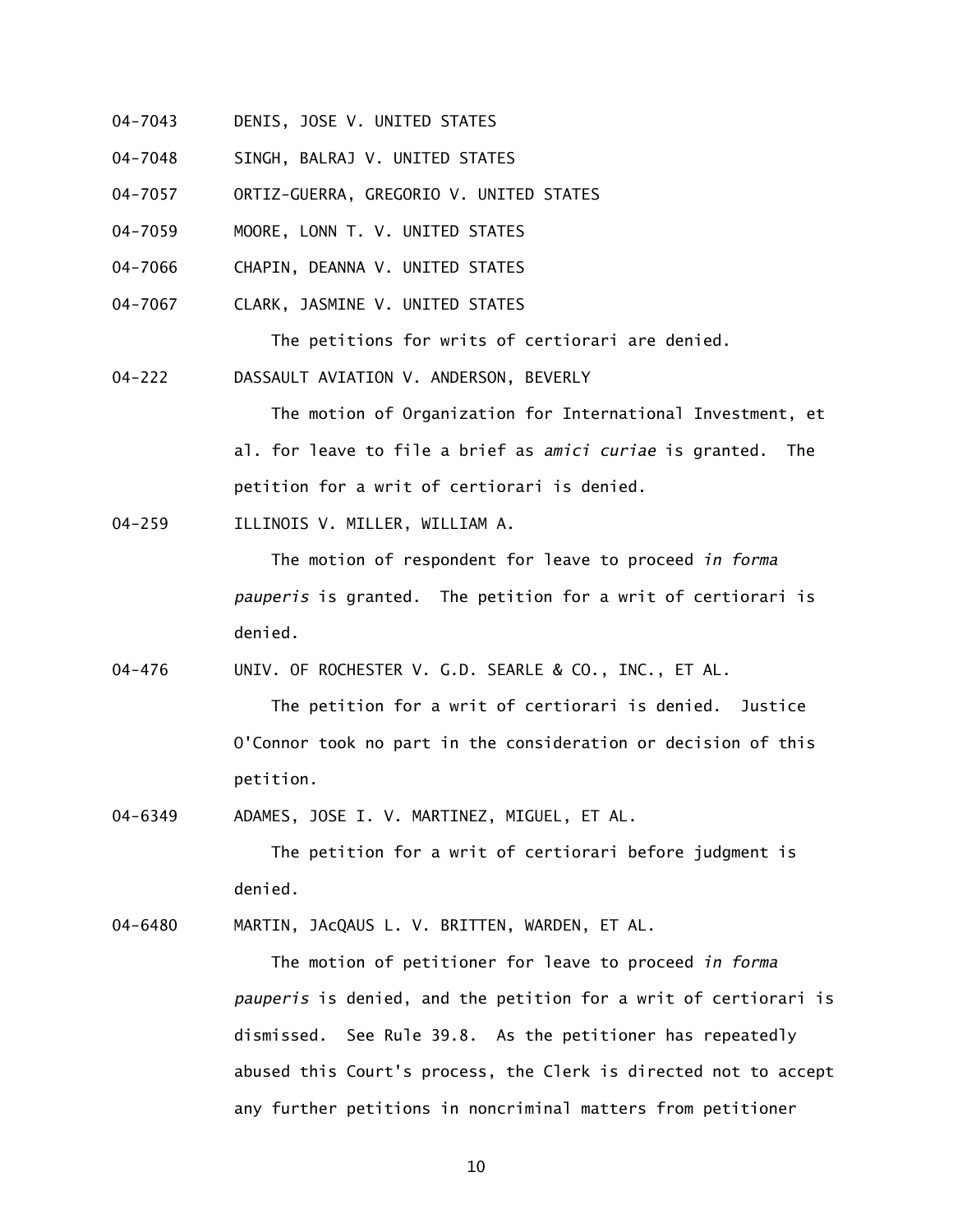unless the docketing fee required by Rule 38(a) is paid and the petition is submitted in compliance with Rule 33.1. See *Martin*  v. *District of Columbia Court of Appeals*, 506 U.S. 1 (1992) (*per curiam*). Justice Stevens dissents. See *id.,* at 4, and cases cited therein.

04-6886 STEELE, VICTOR V. FED. BUREAU OF PRISONS, ET AL.

> The motion of petitioner for leave to proceed *in forma pauperis* is denied, and the petition for a writ of certiorari is dismissed. See Rule 39.8.

## **HABEAS CORPUS DENIED**

- 04-6991 IN RE THOMAS WOODBERRY
- 04-6995 IN RE DOUGLAS W. CHILDS

The petitions for writs of habeas corpus are denied.

### **MANDAMUS DENIED**

- 03-10769 IN RE MICHAEL R. SHEMONSKY
- 03-11046 IN RE BILLY WILLIAMS
- 04-5947 IN RE ARTHUR D. JACKSON
- 04-6453 IN RE ALTON D. BROWN
- 04-6927 IN RE WARREN D. JOHNSON

The petitions for writs of mandamus are denied.

04-6540 IN RE PAUL C. CURRIE

> The petition for a writ of mandamus and/or prohibition is denied.

### **REHEARINGS DENIED**

03-1623 HAUGEN, JAMES L. V. HENRY COUNTY, GA, ET AL.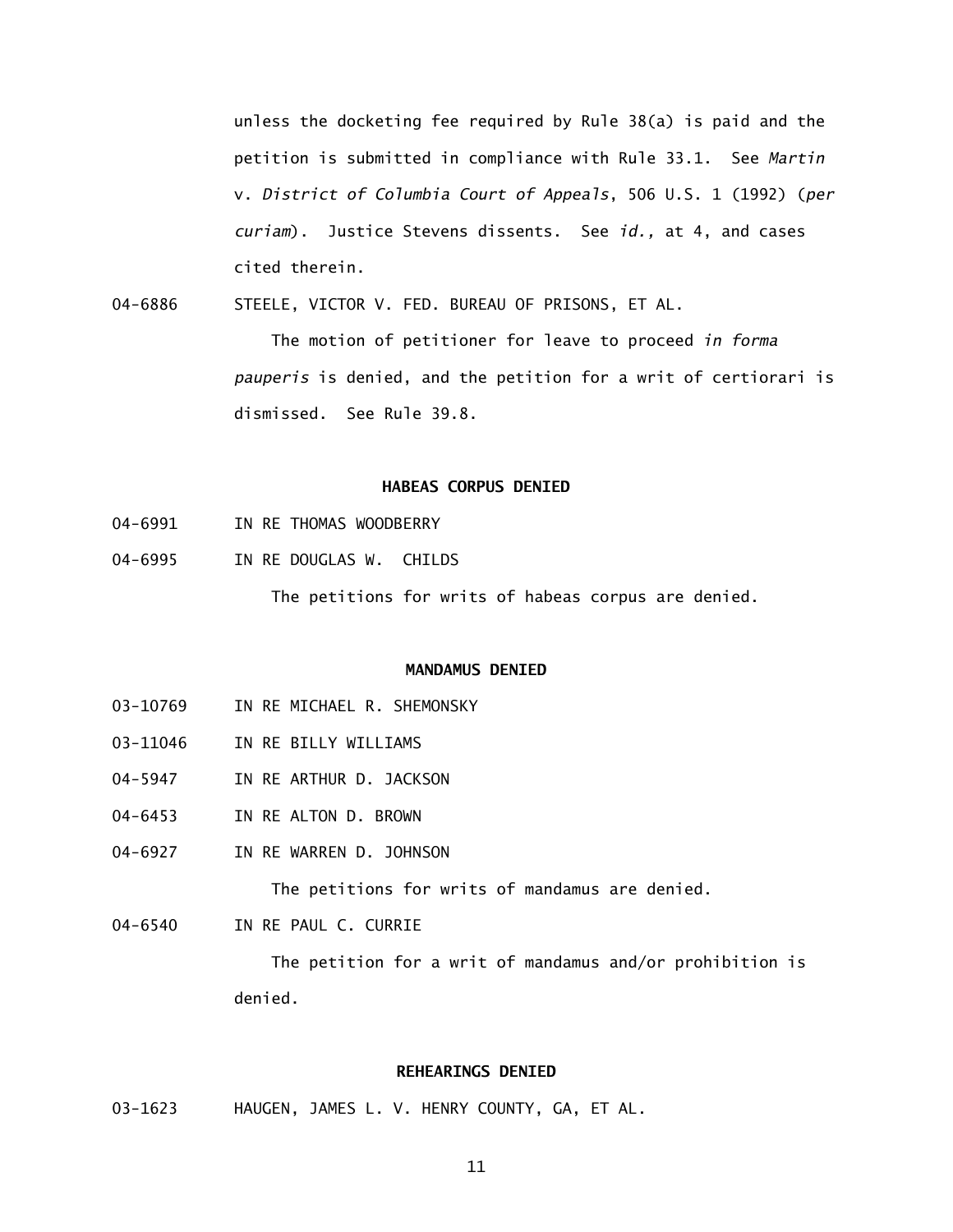- 03-1645 IN RE RONALD L. GREEN
- 03-1718 KNUTH, THOMAS E. V. KNUTH, SANDRA M.
- 03-1721 VINTILLA, LUCRETIA G. V. ROCKY RIVER, OH, ET AL.
- 03-9785 KALINOWSKI, RICHARD A. V. BOND, MIKE, ET AL.
- 03-10103 CORMIER, DWIGHT D. V. TEXAS
- 03-10197 INGUAGGIATO, LUIGI V. SMITH, SUPT., SHAWANGUNK
- 03-10259 IN RE DAVID P. RUSSELL
- 03-10308 DAVIS, ED V. WILSON, WARDEN, ET AL.
- 03-10316 JONES, LARRY D. V. MI DOC
- 03-10391 HENDERSON, CURTIS L. V. McGRATH, WARDEN
- 03-10394 DuBOSE, GERRY C. V. LADWIG, GERALD, ET AL.
- 03-10441 RIVERA, GEORGE S. V. CROSBY, SEC., FL DOC, ET AL.
- 03-10503 SHISINDAY, SHOZDIJIJI V. TX DCJ, ET AL.
- 03-10547 DAVENPORT, DEBRA V. RENO AIR, INC., ET AL.
- 03-10557 MURRAY, VINCENT P. V. LYNCH, ATT'Y GEN. OF RI, ET AL.
- 03-10621 SMITH, WILLIAM H. V. MITCHELL, WARDEN
- 03-10630 STAFFNEY, HAROLD V. BERGHUIS, WARDEN
- 03-10645 JACKSON, KENT J. V. VIRGINIA
- 03-10650 BEARDSLEE, DONALD V. BROWN, ACTING WARDEN
- 03-10679 MILLER, KEVIN P. V. SUPREME COURT OF MO
- 03-10718 ROSS, CHARLES K. V. TEXAS
- 03-10792 JEFFERSON, CEDRIC V. CROSBY, SEC., FL DOC
- 03-10800 CAGE-BARILE, LADY V. BARILE, EUGENIO
- 03-10826 MAYERS, ROBERT V. WHITE, COMM'R., TN DOC, ET AL.
- 03-10843 MARTIN, JOHN F. V. PRINCIPI, SEC. OF VA, ET AL.
- 03-10859 ALCORN, GLENN R. V. UNITED STATES
- 03-10894 DAVIS, DEXTER V. ROBINSON, WARDEN, ET AL.
- 03-10907 CARPENTER, ROBERT E. V. SMITH, WARDEN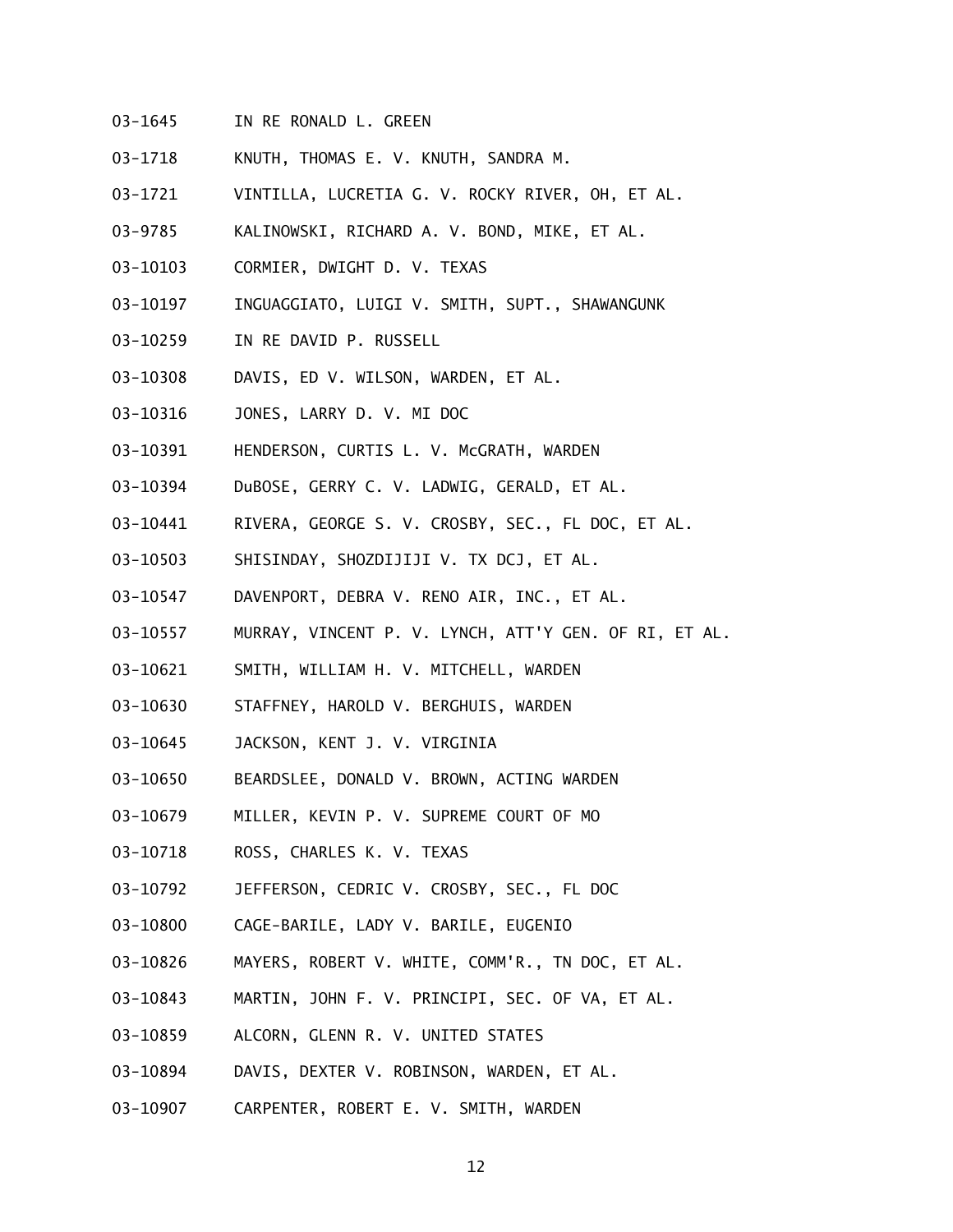- 03-10990 FINUCAN, THOMAS E. V. MD BD. OF QUALITY ASSURANCE
- 03-10998 COVINGTON, ERIC V. UNITED STATES
- 03-11032 TRIPLETT, WILLIE V. CAIN, WARDEN
- 03-11050 JONES, VICTORIA L. V. FLORENCE CTY. TAX ASSESSOR
- 04-141 KING, ZENNIE V. ENTERGY OPERATIONS, INC., ET AL.
- 04-5037 CHEN, MICHAEL V. APPLIED MATERIALS, INC.
- 04-5078 MILES, RONALD V. VIRGINIA
- 04-5170 EARLEY, MICHELE V. KEENAN, MARTIN
- 04-5205 ADKINS, COREY J. V. UNITED STATES
- 04-5227 RUSH, ROBERT H. V. UNITED STATES
- 04-5232 WILBURN, BENJAMIN V. EASTMAN KODAK, ET AL.
- 04-5252 CRAVER, ALTON B. V. CAMPBELL & TAYLOR
- 04-5273 VETA, JEFFREY N. V. ARIZONA
- 04-5321 CANALES, JAVIER O. V. DRETKE, DIR., TX DCJ
- 04-5329 BRIDGMAN, SHIRLEY J. V. BARNHART, COMM'R, SOCIAL SEC.
- 04-5334 REINHOLT, ERIC K. V. REINHOLT, JODI A.
- 04-5354 McBRIDE, KIRK W. V. DRETKE, DIR., TX DCJ
- 04-5384 ROBERTS, SELINA V. UNIV. OF PA, ET AL.
- 04-5408 BROWN, JAMES H. V. HICKS, CLERK, ETC.
- 04-5424 LINDSEY, RAY V. FBI OFFICES, ET AL.
- 04-5496 ANDERSON, TYRELL D. V. SOWDERS, WARDEN, ET AL.
- 04-5499 LAMPKIN, KENNETH C. V. UNITED STATES
- 04-5524 RING, JOHN D. V. APPLETON, THOMAS, ET AL.
- 04-5526 THOMPSON, RODMAN C. V. TISCHLER, PHILLIP M., ET AL.
- 04-5530 K. E. V. FL BD. OF BAR EXAMINERS
- 04-5558 BASALO, JOSEPH S. O. V. DRETKE, DIR., TX DCJ
- 04-5579 CALHOUN, FLEM V. FRISCO RAILROAD, ET AL.
- 04-5604 KANIADAKIS, STEVEN J. V. UNITED STATES